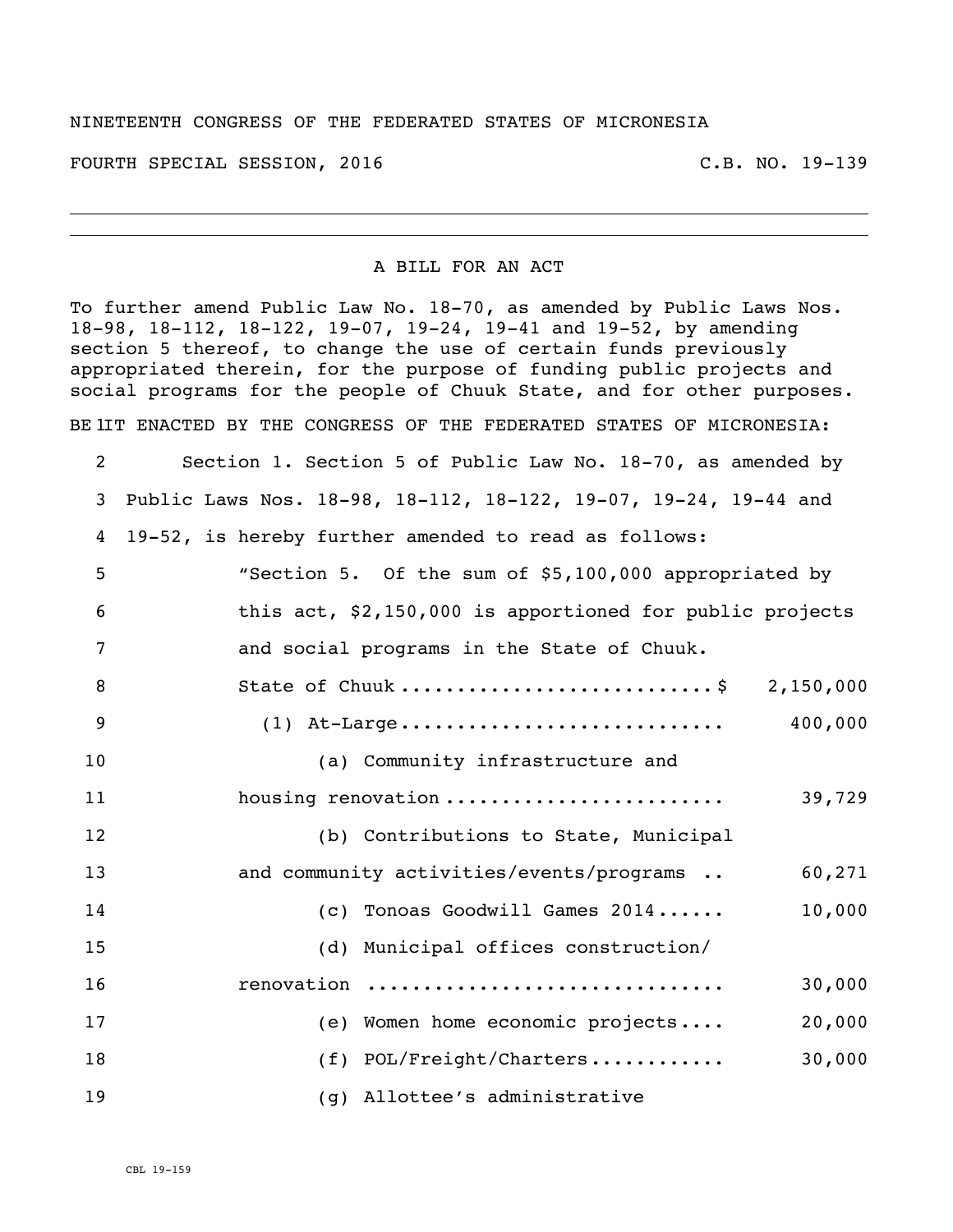C.B. NO. 19-139

| $\mathbf{1}$   | support services \$                      | 35,000  |
|----------------|------------------------------------------|---------|
| $\overline{2}$ | (h) Fishing projects                     | 45,000  |
| 3              | (i) Leadership/patients/students         |         |
| 4              | travel & COAP                            | 38,000  |
| 5              | (j) Youth activities/programs/           |         |
| 6              | equipment                                | 15,000  |
| 7              | (k) Students'financial assistance        | 15,000  |
| 8              | (1) Mortlock Goodwill Games 2014         | 5,000   |
| 9              | (m) 2014 Weno Goodwill Games obligations | 7,000   |
| 10             | (n) Land transportation                  | 40,000  |
| 11             | (o) Weno Municipal official travel       | 10,000  |
| 12             | (2) Election District No. 1              | 350,000 |
| 13             | (a) Lien Pwikial, Lien Pwakii,           |         |
| 14             | Nomeisepi and Kilo I subsidy             | 40,000  |
| 15             | (b) Cooperative Associations,            |         |
| 16             | Non-governmental organizations           |         |
| 17             | contributions and subsidy                | 45,000  |
| 18             | (c) Mortlock leadership subsidy          | 25,000  |
| 19             | (d) Home, housing and multipurpose       |         |
| 20             | building improvement and renovation      | 100,000 |
| 21             | (e) Students financial assistance        | 20,000  |
| 22             | (f) Food security, relief and            |         |
| 23             | poverty alleviation project programs     | 50,000  |
| 24             | (g) Mortlocks Goodwill Games and         |         |
| 25             | Mortlocks substate center projects       | 25,000  |
|                |                                          |         |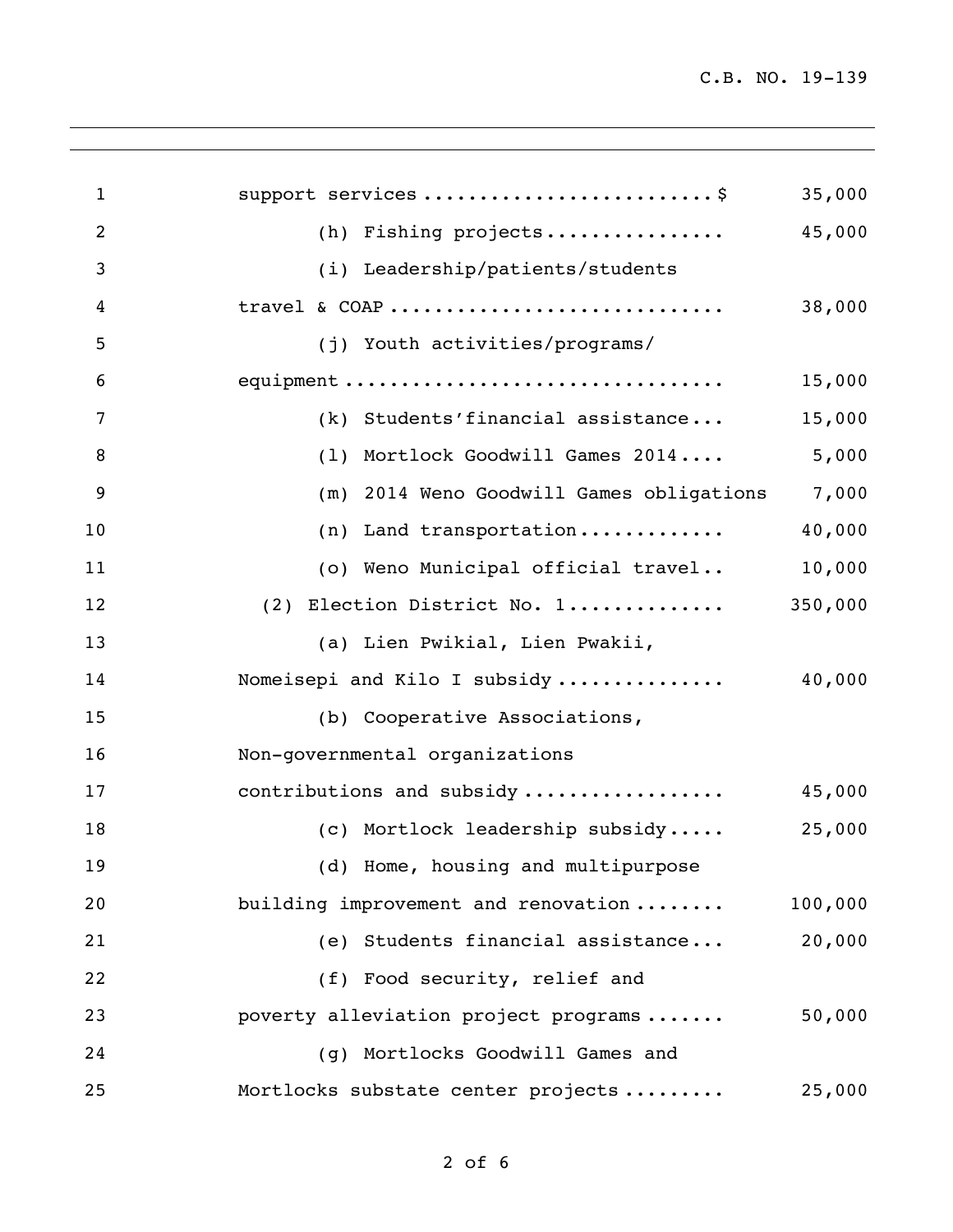| $\mathbf{1}$ |                                       | 25,000  |
|--------------|---------------------------------------|---------|
| 2            | (i) Repatriation of remains/          |         |
| 3            | medical referral                      | 10,000  |
| 4            | (j) Mortlocks Mayors Association      | 10,000  |
| 5            | (3) Election District No. 2           | 350,000 |
| 6            | (a) Housing and Community Hall        |         |
| 7            | rehabilitation                        | 50,000  |
| 8            | (b) Fishing projects                  | 30,000  |
| 9            | (c) Students' financial assistance    | 20,000  |
| 10           | (d) Food Security                     | 30,000  |
| 11           | (e) Administrative cost/office rental |         |
| 12           | for Election District No. 2           | 20,000  |
| 13           | (f) Office of the Governor subsidy    | 10,000  |
| 14           | Municipal subsidy<br>(q)              | 34,000  |
| 15           | Public markets renovation<br>(h)      | $-0-$   |
| 16           | Human repatriation<br>(i)             | 10,000  |
| 17           | (j) Water system projects             | 5,000   |
| 18           | (k) Road improvement/heavy            |         |
| 19           | equipment purchase                    | 70,000  |
| 20           | (1) Land transportation need          | 30,000  |
| 21           | (m) Weno election subsidy             | 7,000   |
| 22           | (n) Chuuk Women Council               | 5,000   |
| 23           | (o) Leadership/patients/students      |         |
| 24           | travel need                           | 19,000  |
| 25           | (p) Youth activities/program          | 10,000  |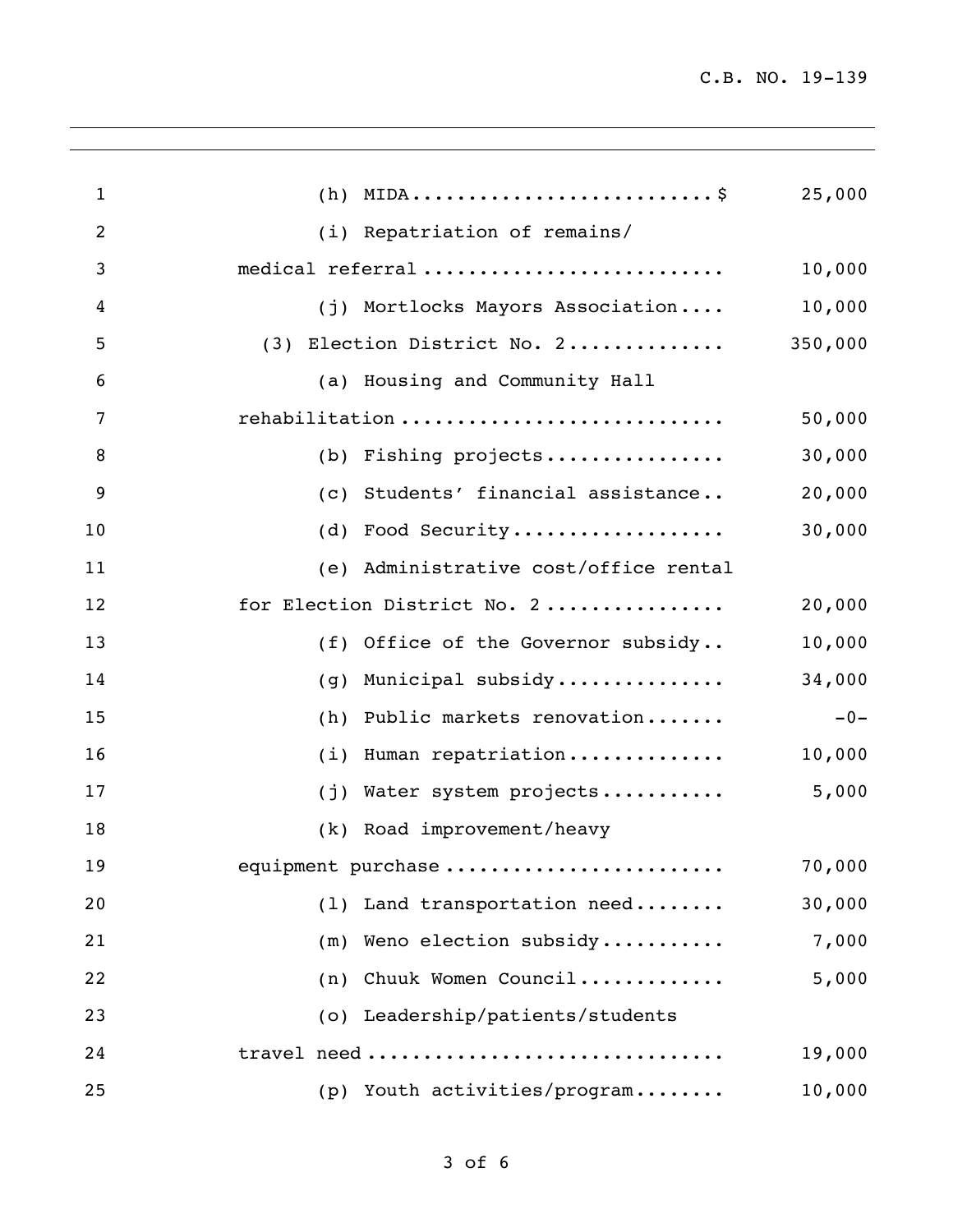C.B. NO. 19-139

| $\mathbf{1}$ | (4) Election District No. 3\$             | 350,000 |
|--------------|-------------------------------------------|---------|
| 2            | (a) Food Security, relief and             |         |
| 3            | poverty alleviation program               | 50,000  |
| 4            | (b) Fishing Project                       | 100,000 |
| 5            | (c) Municipal subsidy                     | 50,000  |
| 6            | (d) Leadership travel (Traditional,       |         |
| 7            | Local and State and National Governments) | 30,000  |
| 8            | (e) Human repatriation                    | 10,000  |
| 9            | (f) Alternative energy and/or             |         |
| 10           | solar project                             | 10,000  |
| 11           | (g) Individual housing repair/            |         |
| 12           | improvement after the aftermath of        |         |
| 13           | Typhoon Maysak                            | 50,000  |
| 14           | (h) Purchase of vehicle for Election      |         |
| 15           | District No. 3                            | 20,000  |
| 16           | (i) Constituents outreach and             |         |
| 17           | advocacy program                          | 20,000  |
| 18           | (j) Administrative support service        |         |
| 19           | for SNDA                                  | 10,000  |
| 20           | (5) Election District No. 4               | 350,000 |
| 21           | (a) Fishing Project subsidy               | 60,000  |
| 22           | (b) Low Income Housing subsidy            | 40,000  |
| 23           | (c) Humanitarian assistance subsidy.      | 50,000  |
| 24           | (d) Youth activities and programs subsidy | 30,000  |
| 25           | (e) Medical referral and repatriation     |         |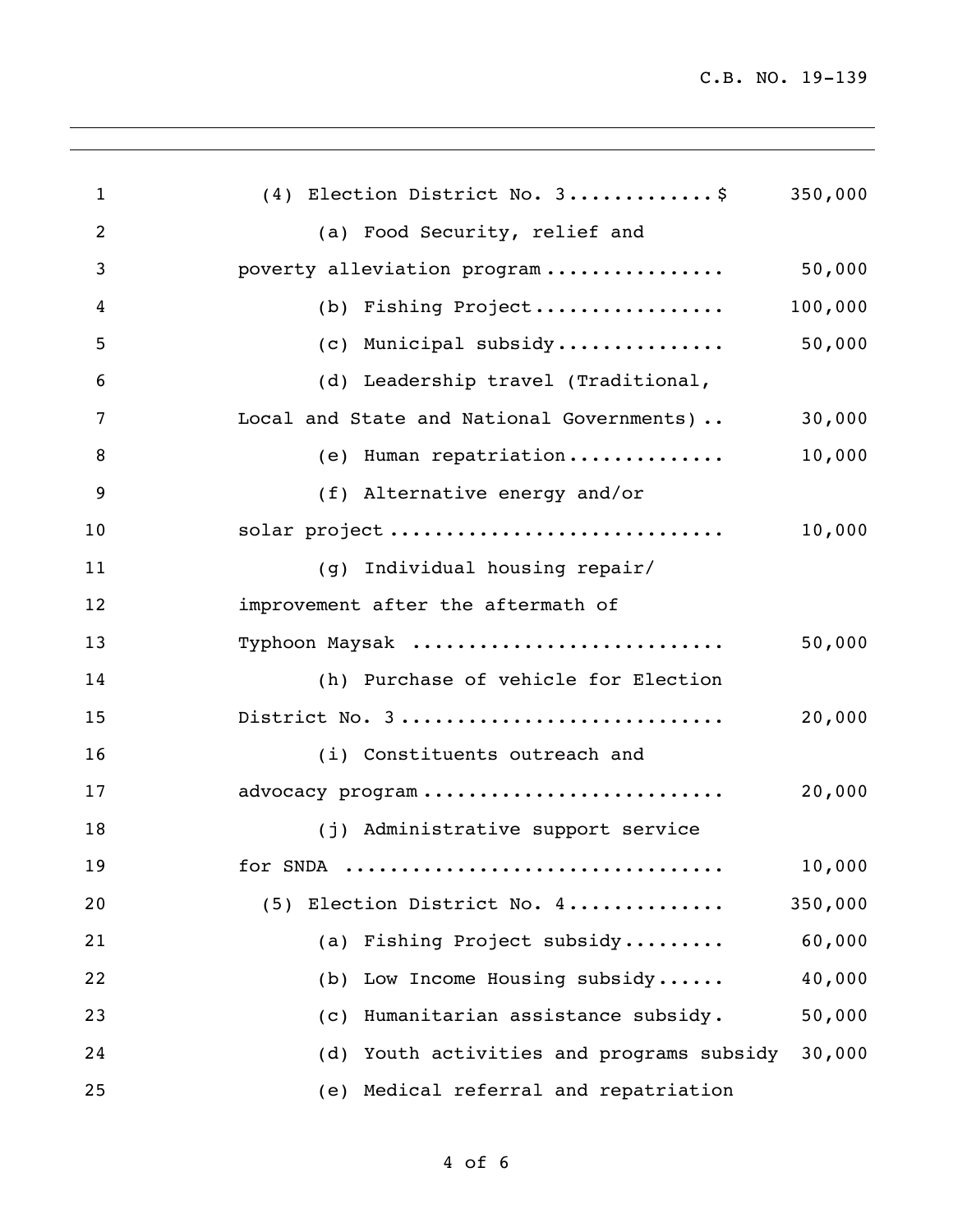C.B. NO. 19-139

| $\mathbf{1}$   | of human remains subsidy\$                | 20,000  |
|----------------|-------------------------------------------|---------|
| $\overline{2}$ | (f) Administrative cost for Faichuk       |         |
| 3              | Development Authority                     | 20,000  |
| 4              | (g) Fishing markets subsidy               | 10,000  |
| 5              | (h) Sewing Project subsidy                | 20,000  |
| 6              | (i) Municipal governments subsidy         | 80,000  |
| 7              | (j) Students financial assistance         | 20,000  |
| 8              | (6) Election District No. 5               | 350,000 |
| 9              | (a) Municipal governments'                |         |
| 10             |                                           | 151,333 |
| 11             | (b) Low income housing renovation,        |         |
| 12             | water well project and purchase of water  |         |
| 13             | well pumps                                | $-0-$   |
| 14             | (c) Northwest Social and Development      |         |
| 15             | activities/ operation/projects            | $-0-$   |
| 16             | (d) Post Secondary financial grants       |         |
| 17             | for school year 2015 and 2016 $[30, 000]$ | 10,000  |
| 18             | (e) Contractual services for              |         |
| 19             | Northwest schools                         | 30,000  |
| 20             | (f) Saramen Chuuk Academy                 |         |
| 21             | high school subsidy                       | 25,000  |
| 22             | Houk youth activities<br>(q)              | $-0-$   |
| 23             | Tamatam Women Store<br>(h)                | $-0-$   |
| 24             | (i) Prior obligation for boat charters    |         |
| 25             | travel needs for support staff            | $-0-$   |